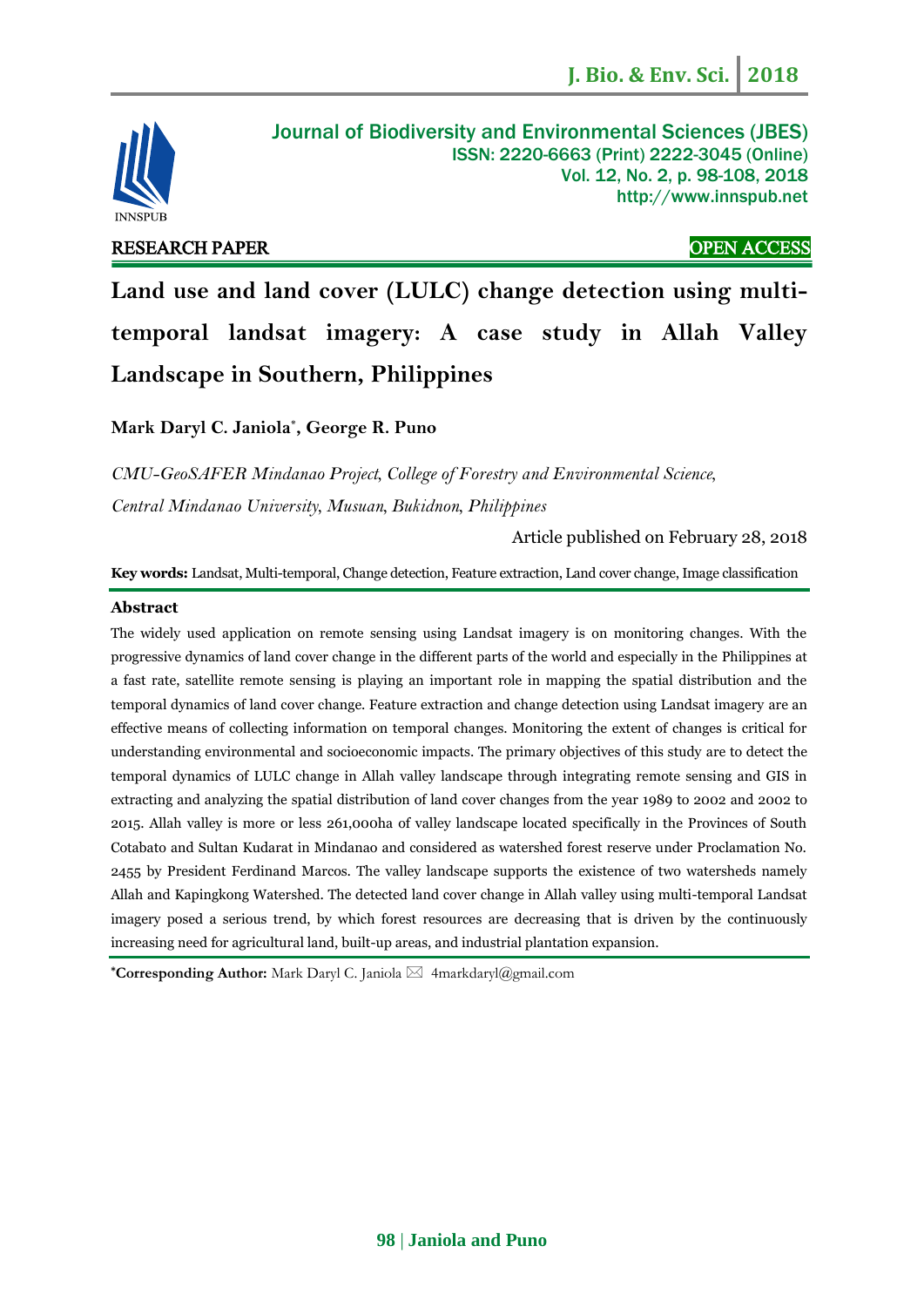#### **Introduction**

The availability of different satellite imagery data boosted the application of remote sensing technology. One of the most common and freely available satellite image data for remote sensing is Landsat imagery. The widely used application on remote sensing using Landsat imagery is on monitoring different environmental changes. The basic premise in using remote sensing data for change detection is that the process can identify a change between two or more dates that is uncharacteristic of normal variation (Shalaby and Gad, 2010; Hegazy and Kaloop, 2015). Further, change detection is the process of identifying differences in the state of an object or phenomenon by observing it at different times, most satellite images often exhibit a strong contrast between a two or more time scene images (Song *et al.,* 2014; Hegazy and Kaloop, 2015). Landsat provides one of the longest and most consistent satellite records of the land surface with a spatial resolution suitable for monitoring many types of anthropogenic land cover change (Townshend and Justice, 1988).

In recent times the availability of Landsat satellites since 1972 has made available a lot more information such as large volumes of multitemporal data which can be used for land cover change investigation (Shodimu, 2016). Remote sensing has increasingly been recognized and used effectively as a powerful tool and source of information for characterizing land use and land cover change at local, regional, and global scales (Jing, 201; Doung, 2004; Sader *et al.,* 2001; Pol and Marvine, 1996). Monitoring the extent of changes is critical for understanding environmental and socioeconomic impacts. With the progressive sprawling of different land use and land cover changes in the different parts of the world and especially in the Philippines at a fast rate. Remote sensing using satellite imagery is playing an important role in mapping the spatial distribution and temporal dynamics of such environmental changes happening everywhere (Shodimu, 2016; Torbick *et al.*, 2016).

For the past two decades, the international community became aware of changes happening in the environment. Allah valley landscape in Southern Mindanao, Philippines is one of the key examples of watershed areas around the country having boundless changes in land cover. Allah valley is more or less 261,000 ha of valley landscape located specifically in the Province of South Cotabato and Sultan Kudarat in Mindanao and considered as watershed forest reserve under Proclamation No. 2455 by President Ferdinand Marcos (Proclamation No.2455). Despite the procla-mation for forest reserve in the mountain range of the watershed area, the area did not have complete protection against environmental changes. Weak enforcement of the policy and forestry laws lead to massive deforestation in the area that resulted to land cover changes. Most of these changes were the conversion of forest to grassland that later on leads to the proliferation and expansion of agricultural lands and development settlement areas. Also with the continued increasing success and demand on the global market of highly valued industrial plantation products, added other pressures for land cover change (Pohl, 2012). According to Jing (2014), human activities in many years have become recognized as a major force shaping the biosphere. Further, the land transformation did not abate, but rather accelerated and diversified with the onset of the industrial revolution, the globalization of the world economy, and the expansion of the population and technological capacity.

Therefore, understanding the actions and forces that drive the land cover change is a crucial importance for understanding such changes. A major objective of land use land cover change detection is to better understand the relationships and interactions between humans and its environment in order to manage and use resources in a better way for sustainable development (Lu *et al*., 2004). This study focuses on the 13 year land cover changes of Allah valley landscape in Southern Mindanao using multi-temporal Landsat imagery of 1989, 2002 and 2015 in order (i) assess the trends of land cover change in whole Allah valley landscape; (ii) identify, quantify and classify the nature, magnitude and direction of land cover changes within the period of the study.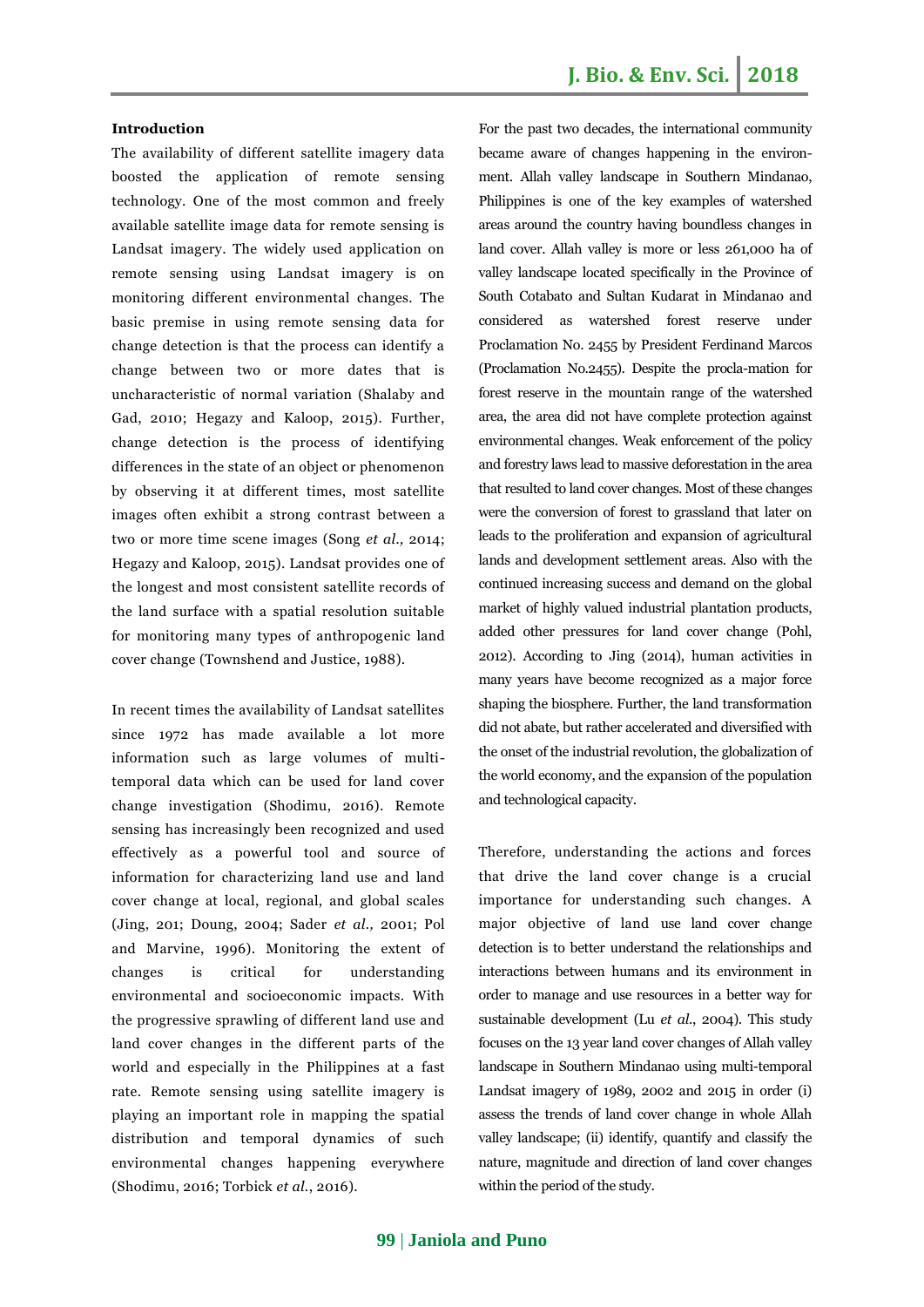#### **Materials and method**

#### *Location of the Study*

The study was carried out in Allah valley landscape in Southern, Mindanao. Its exact location is from 6.917054N, 124.464297E to 6.045127N, 124.951139. The whole Allah valley landscape is traversing two provinces in Mindanao, Philippines namely Sultan Kudarat and South Cotabato. Wherein 76% of total area of Allah valley lies in South Cotabato and the remaining 24% part of the valley lies in Sultan Kudarat (Fig. 1). Allah valley landscape is considered as large valley by Roxas-Matulas range in the north and the Daguma mountain range in the south.



**Fig. 1.** Geographical Location of Allah Valley in Southern Mindanao, Philippines.

#### *Data Used*

The 30 m resolution Landsat 4, 5, 7, and L8 OLI/TIRS was used and selected satellite imageries captured on the year 1989, 2002 and 2015 (Path:112 Row:55; Path: 112 Row: 56 and Path: 113 Row: 56) were acquired from earth explorer site [\(http://earthexplorer.usgs.gov/\)](http://earthexplorer.usgs.gov/). With all the downloaded data timely and clear skies or free clouds is being considered in selecting Landsat satellite data images (Janiola *et al*., 2015). Secondary data on delineated Allah valley boundary was gathered from CMU-GeoSAFER research project.

#### *Software Used*

All downloaded Landsat satellite imageries (L4, L5, L7, L8 OLI/TIRS) were pre-processed, classified and accuracy assessed in ENVI 5.0 Classic. The final classified image was then exported to ArcGIS 10.2.2 for further information extraction and map layouting.

Microsoft Excel 2010 has been used for some statistical analysis. Also, Google Earth has been used also for visual validation and image reference.

#### *Image pre-processing and classification*

Downloaded Landsat satellite images data were undergone radiometric calibration and atmospheric correction using FLAASH in ENVI 5.0 Classic. For Landsat Satellite sensors capture images of Land cover as Digital Number (DN) value rather than Top of Atmosphere (ToA) reflectance, the main purpose is to convert the digital numbers to Top of Atmosphere reflectance units (Haque, 2017). After correction and calibration, resizing was done using the extent of gathered secondary data on delineated Allah valley boundary. Allah valley involves three different satellite image scenes Path:112 Row:55, Path: 112 Row: 56 and Path: 113 Row: 56, completing the whole Allah valley landscape coverage, mosaicking of three scenes for each year was done. After mosaicking, the satellite image for Allah valley for the year 1989, 2002 and 2015, a region of interest (ROI) was then determined and created from each mosaic satellite image for each year defined in the study. Construction of ROI was based on how the authors visually interpret the feature in the image especially on the major feature class present and necessary to be extracted (Table 1.). The process of visually interpreting digital imagery attempts to optimize the complementary abilities of the human mind and the computer (Shalaby and Gad, 2010). The mind is excellent at interpreting spatial attributes on an image and is capable of identifying obscure or subtle features (Lillesand and Kiefer, 1994). With the used of determined ROI, supervised classification using maximum-likelihood was then used for classifying the mosaic satellite image scenes of 1989, 2002 and 2015.

#### *Change Detection Analysis*

Land cover and land use change were determined by using the classified images of 1989, 2002 and 2015 and bringing it to ArcGIS 10.2.2 for GIS analysis, information extraction and map lay-outing. In which the classified features produced in ENVI 5.0 was converted to shape-file and inputted in ArcGIS 10.2.2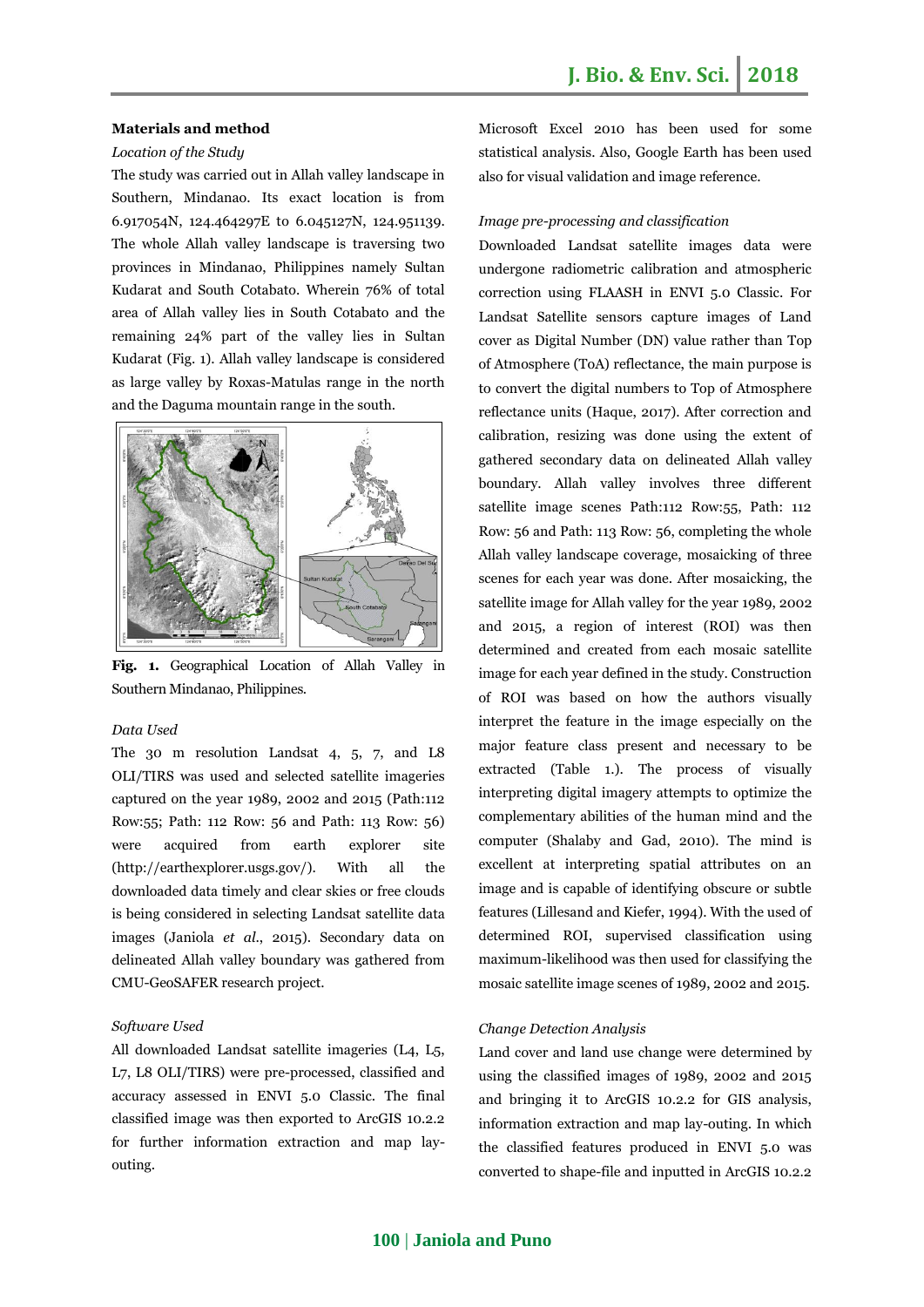in which the method of analysis was to determine the extent of alteration from a particular land cover in 1989 and to other land cover category of 2002 and respectively for 2002 and 2015 LULC change.

#### *Statistical Analysis*

Accuracy assessment using confusion matrix in ENVI 5.0 software was done in the classified image of Allah valley in order to determine the accuracy of classification done. And graphically showing the extracted information on detected change of LULC on Allah Watershed, Microsoft Excel 2010 was used in graphing the extracted LULC changes from the year 1989 to 2002 and 2002 to 2015.

#### **Results and discussion**

## *Allah Watershed Land Cover Change Detection and Mapping*

Supervise maximum-likelihood classification used in this study is the most common method in remote sensing on satellite data image analysis. The maximumlikelihood algorithm is a method based on the probability that a pixel belongs to a particular class (Rawat and Kumar, 2015). In order to effectively understand the 13 years changes of Allah valley from 1989 to 2002 and 2002 to 2015, using the aid of satellite imagery from Landsat and the use of remote sensing technology and with the assistance of GIS, the land cover change was monitored and mapped in Allah valley landscape. The map produce can be a baseline map that can be used by local government and stakeholders on the overall management of Allah valley landscape in Southern Mindanao, Philippines. The produce land cover trend map could be benchmark information on the historical event on land cover change happen in the whole valley landscape area.

Mapping change detection using satellite remote like Landsat proves to be an effective way of understanding spatial and temporal activities happen in the past. Comparing images taken at two different time periods for change detection is classical but provide a useful way of determining land cover/use change (Lillesand and Kiefer, 2008; Chemura, 2012). The maps produced in this study shows the trend of land cover change of 1989, 2002 and 2015. Based on the map produce visually there was a decreased trend in the forest of Allah watershed and increase in grassland, built-up areas, and perennial plantation.

#### *Classification Accuracy Assessment*

Running the confusion matrix analysis on each classified image on ENVI it showed that for the year 1989 it had confusion matrix of 81.8338%. For the year 2002 and 2015, it had confusion matrix analysis of 78.0740% and 83.5970% respectively. Among all accuracy assessment results showed that year 2002 had the lowest accuracy analysis and year 2015 had the highest overall accuracy assessment. Base in our classification and as we observe among the class types built-up areas had the most misclassified features. Objects such as buildings and roads were difficult to identify in low and medium spatial resolution (Bouzekri *et al*., 2015). With the misclassification of built-up, it drags the overall accuracy to decrease, that's why we had just an average accuracy for our classification and low accuracy for the classified image of the year 2002.

#### *Quantifying Land Cover Present*

By quantifying the land cover present in each year (1989, 2002 and 2015) the classified feature were converted from raster to shapefile and brought to ArcMap 10.2.2 for spatial analysis through GIS techniques by extracting the area for each classified feature and computing the area in a hectare. Fig. 4 shows the extracted features from each year together with their corresponding area present on a specific year (1989, 2002, 2015). For the year 1989 of Allah valley landscapes forest had still the highest area of about 90,594.1 ha then followed by agriculture with 71,129.1 ha and the remaining class features were grassland (19,633.4ha), perennial plantation (7,523.25ha), built-up (5,064.9 ha), water  $(4,241.8$  ha) and lastly bare land  $(1,423.2)$ ha). Then after thirteen years by year 2002 agricultural lands dominates the area of Allah valley landscapes of about 81,751.1ha then followed by forest of 77,704.1ha while other feature still in the same order with grassland (20,584ha), perennial plantation (7,169.32ha), built-up (7,017.18ha), water (4,222.88ha) and lastly bare land (1,161.14ha).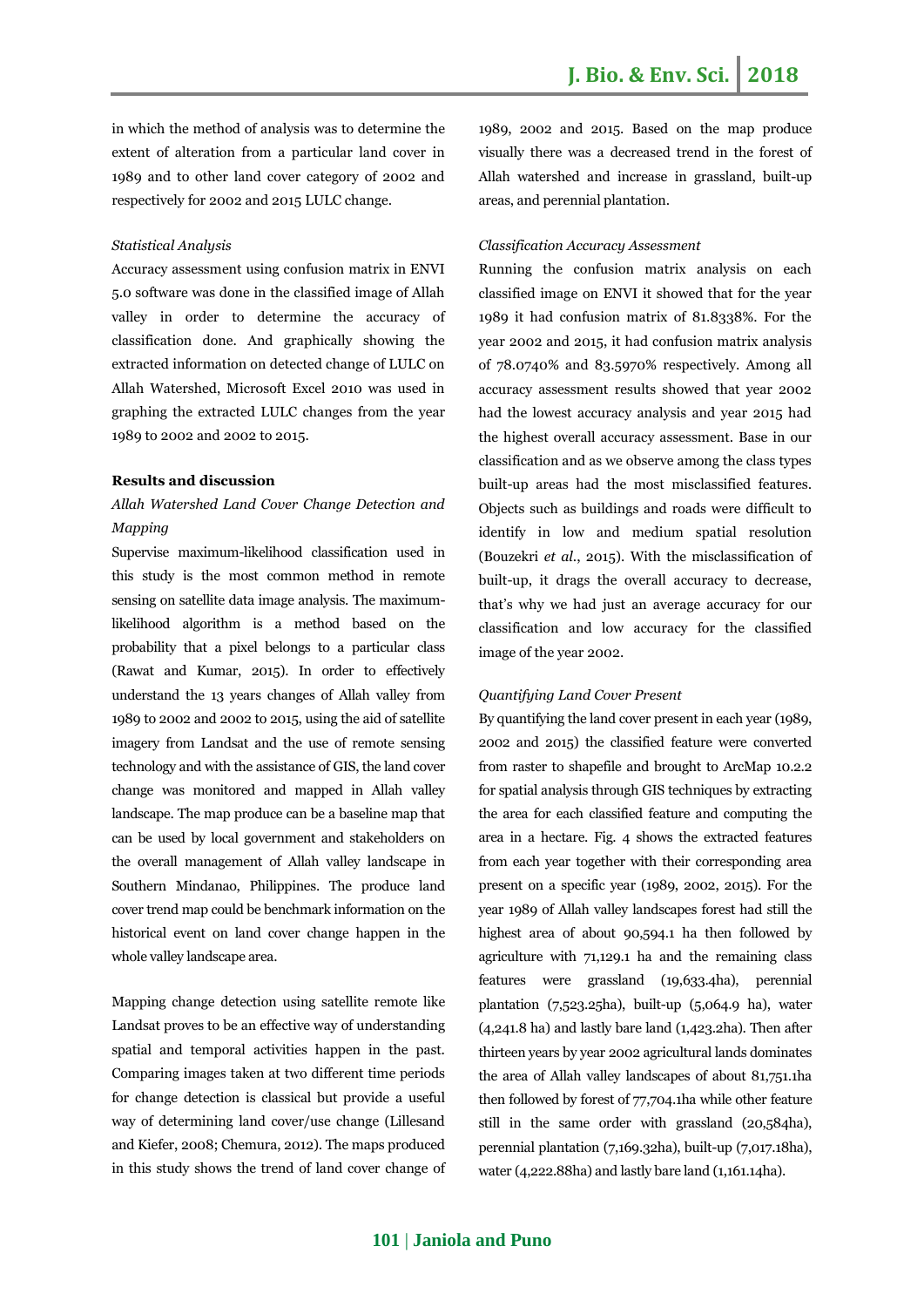And for the final year of the study by 2015 forest had the highest area of 61,745ha and followed by agricultural land with 60,140.3ha, then remaining class features were as follow grassland (37,797.8ha), perennial plantation (21,622.4ha), built-up (13,061.66ha), water (4,232.75ha) and bare land (1,009.909 ha).

In this case, using GIS as another strategy is a helpful one for the exploratory system in recognizing regions that have changed by comparing the values of each year. With the combination of remote sensing (RS) and geographical information system (GIS) made the study of remotely sensed data at ease and especially on having good quality information for land cover change detection. Land use/cover change detection is essential for better understanding of landscape dynamic during a known period of time (Rawat and Kumar, 2015). Looking on extracted information of land cover present and their corresponding area each year, in the 1989 land cover of Allah valley landscape, the forest had still the highest area then followed by agricultural lands. Seeing the overall results of extracted values from each year 1989, 2002 and 2015 there were significant changes in the values of each feature the most obvious was on the forest, agricultural land, grassland, perennial plantation and built-up.

In this study, the feature we use as a reference for understanding the dynamic of cover change in Allah valley landscape was just those classes that had a major impact and visually identified in a coarse resolution. Even behind its widely used application on remote sensing, Landsat data offers only a coarse resolution that makes its application with limitation. Thus in this study conducted on land cover change detection, we limited the classes that can be visually defined given the course 30m resolution of Landsat data use in the study. We limit our class to seven feature that we visually interpret and can describe easily given the satellite image data used (Table 1). The study just focuses on agricultural land, bare land, built-up, forest, grassland, perennial plantation, and water only.

|--|

| Class                       | <b>Class Features</b>                                                 |
|-----------------------------|-----------------------------------------------------------------------|
| Agricultural Lands          | Lands of agricultural crops and fallow, cultivated for agri. purpose. |
| Bare Land                   | Patches in upper mountain areas without canopy vegetal cover.         |
| Built-up                    | Settlement areas, industrial centers, buildings, and roads.           |
| Forest                      | Regions in the mountain areas with canopy vegetation cover.           |
| Grassland                   | Grass-dominated areas.                                                |
| <b>Perennial Plantation</b> | Stand of industrial agricultural crops (coconut, rubber and etc.).    |
| Water                       | Water bodies (river and lake).                                        |

#### *Land Cover Trend Change*

With changing land cover values of each class Fig. 5 presents the extracted spatial information of each year's trend that happens within Allah valley landscape for a span of 13 years from 1989 to 2002 then 2002 to 2015. The trend results show's that among all class features forest class had the most obvious decreasing trend form 1989 to 2015. For grassland, perennial plantation and built-up had increasing trend from 1989 to 2002 and it blows up higher from 2002 to 2015. Then for agricultural land from 1989 to 2002, it shows an increasing trend but between 2002 and 2015 it decreases. Finally, for water and bare land, there's no major changes trend form 1989 to 2015.

The reason for the evident decrease in forest degradation can be related to the increasing trend for built-up area due to increasing population, agricultural areas expansion, accumulation of different industrial plantation and the extending cover areas of grassland that expose the effect and remains of massive logging activity in the forest of Allah valley landscape in the past between 1989 and 2015. These changes in land use were brought about by industrialization and developments that have affected the natural forests. The agricultural sector in the Philippines remains an important sector in the economy that makes agricultural expansion to expand to the upland and watershed areas of the country (Tiongco *et al.,* 2015). Further, agriculture has been among the major drivers of land use and cover change in the Philippines since the 1930s.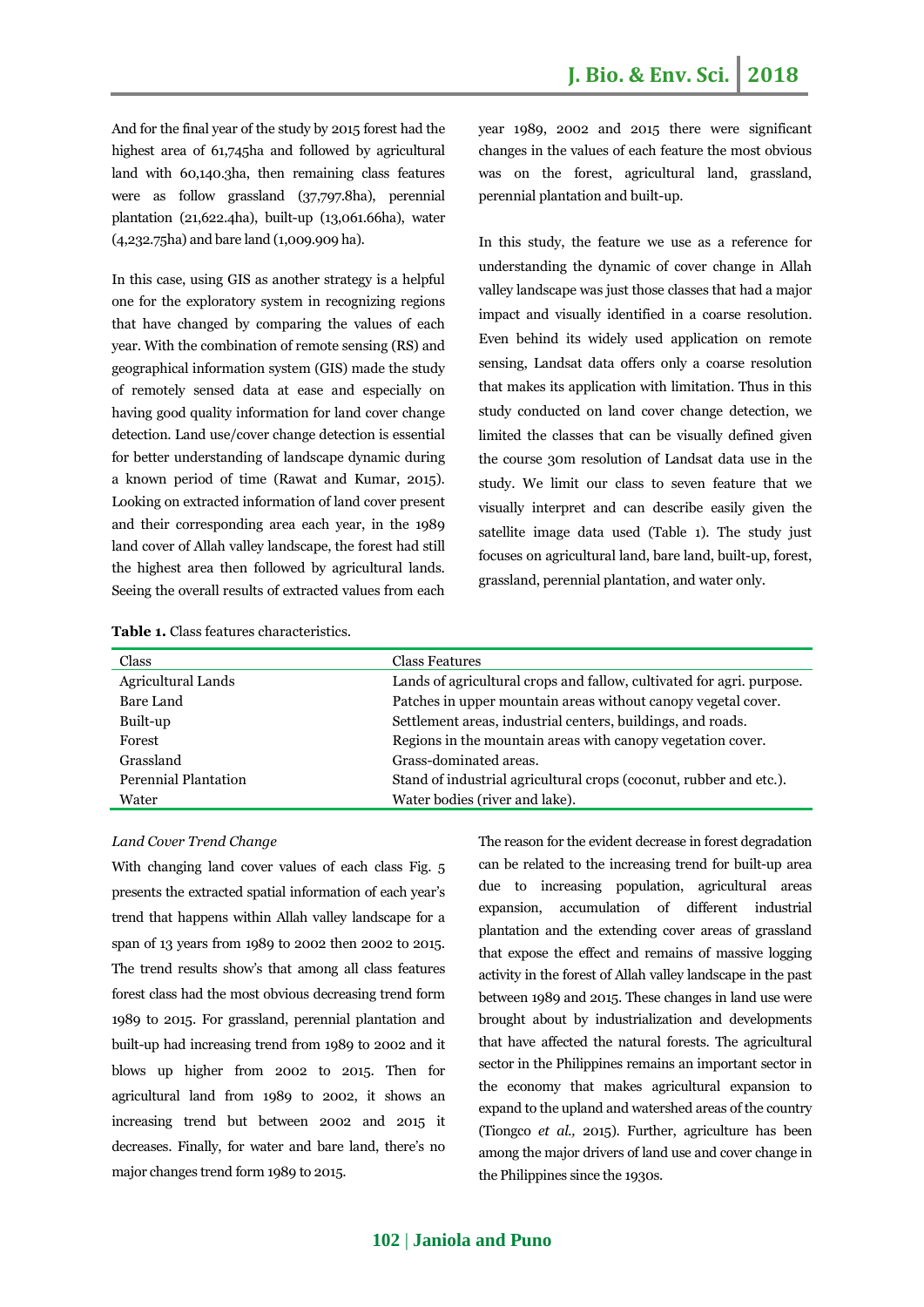The productiveness of agricultural activities in Allah valley landscape shows the richness of Mindanao for cultivation. In terms of noteworthy properties in Mindanao industry, the island has a booming agriculture with rich soil, suitable agro-climatic condition well suited to cultivating many agricultural products (METI, 2017; Dingal, 2005, DAR, 2006). In the trend result for agriculture in this study, it showed that agriculture had been decreased by the year 2002, this could only be explained and supported by the trend that the possibility of land use change from agriculture to the industrial plantation. But despite of decrease in agricultural trend, still the continuing increase in population promote the continuing intensification of agriculture to meet the numerous pressures of food security, sustainable income-generating livelihood, and global competitiveness will just continually pose serious consequences and create an adverse state of the environment (METI, 2015; Tiongco *et al*., 2015). As one of the country's food basket shows an example of how agriculture and perennial industrial plantation influence the changes in the environment (Dingal, 2007). The disturbance and changes of forest in Allah valley landscape show the practical applications of disturbance mapping using remote sensing and GIS in determining the rate of changes.

#### *Percentage of Land Cover*

To further understand the changes, looking at the percentages each feature occupies in 1989, 2002 and 2015 (Fig. 6) had been done. It showed that on the year 1989 forest had 45% cover in the whole Allah watershed area, followed by agricultural land with 36%, grassland 10%, perennial plantation 4%, builtup 2% and for water and bare land had respectively 2% had 1%. In 2002 agriculture had the highest percentage cover about 41% of the total valley landscape areas, followed by forest with 39%, grassland 10%, perennial plantation 4%, built-up 3%, water 2% and bare land 1%. Then by the year, 2015 forest is 1% higher compared to agricultural land about 31%, while agricultural land had become 30%, then grassland 19%, perennial plantation 11%, built-up 7%, water 2% and bare land had below 1% cover that makes it appear 0%.

The extracted information of percentage cover it really showed that during 1989 the whole Allah valley landscape forest vegetation cover still holds the majority percentage during that year base on the generated result of the information. Thirteen years after 1989 on the other year in 2002 agricultural areas holds the majority cover and forest followed second, which showed a significant takeover of agricultural areas. Then another thirteen years followed from 2002 during 2015 agricultural areas was just second to forest areas. Even thou in 2015 forests were the highest among all features, but if we compare if from 1989 the rate of decrease was huge and showed that forest areas in Allah valley landscape had undergone disturbances from forest resources extraction and the brought about effect of food security and economic advancement in the area driven by need for more agricultural land, built area and plantation expansion.

The percentage cover result showed the strong agroindustry (agricultural crop and industrial plantation cultivation) sector within Allah valley landscapes. Especially that the two provinces (Sultan Kudarat and South Cotabato) that encompass the whole Allah valley are known to be agricultural areas wherein rice, corn and even high valued crops like asparagus are grown extensively due to the presence of source for water irrigation and the rich fertile valley soil which prompt extensive agricultural cultivation. The two provinces of Allah valley landscape famously considered to possess the strength of having a suitable environment for agricultural production and known to be as the food basket of Southern Mindanao (RDC XII, 2011). The rich agricultural areas are found in between mountain ranges notably in the Daguma and Roxas-Matulas mountain ranges. The two mountain ranges serve as a buffer against typhoons and strong winds, protecting agricultural products and properties in the Allah valley (DAR, 2006). Further part of the SOCCSKSARGEN region in Mindanao of which South Cotabato and Sultan Kudarat were part, considered as the largest producer of corn, coconuts, copra, pineapples, asparagus and rice in Southern Mindanao.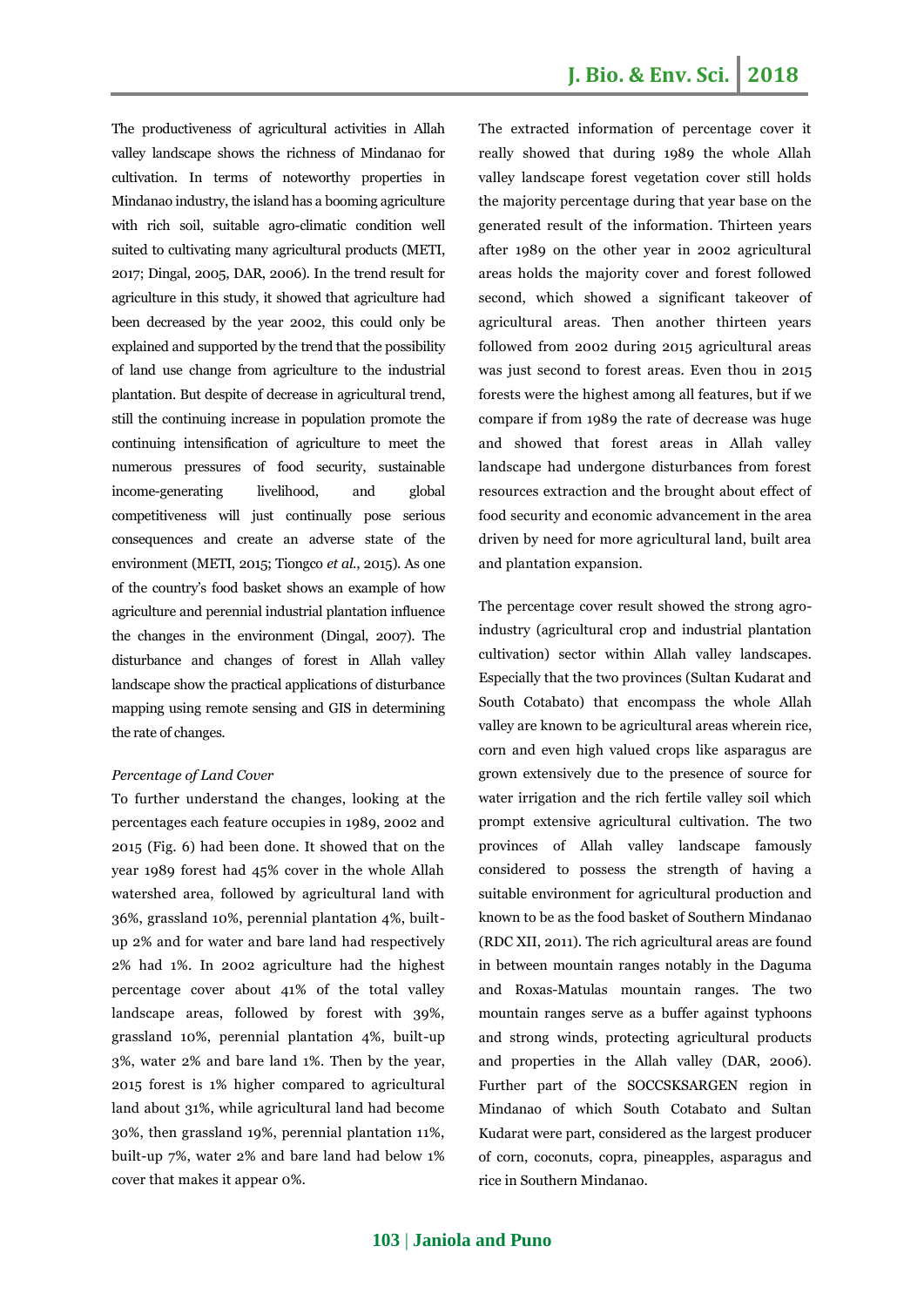Also, SOCCSKSARGEN region was among the top leaders in the country in rice and corn production (RDC XII, 2011). With all those mention provisions that enable agricultural prosperity in the Allah watershed, tend to show that agricultural activity in the valley landscape dominates the whole coverage area and would still continue due to the need for food security to support for the continually growing population.

The next seen feature that holds larger coverage and third in ranking from agricultural and forest areas was the grassland area. Extensive areas of grasslands in Mindanao are found particularly in the provinces of South Cotabato, North Cotabato and Bukidnon (Moog, 2006). Some of the grassland areas of Mindanao especially in Allah valley were the remains of massive logging activities in the past. Based on Fig. 1 and 2, in support of the statement of Moog (2006) most of the classified grassland areas in Allah valley landscapes where found in South Cotabato province. Province of South Cotabato holds the majority of the area of the valley landscape. The presence of large tract of grassland only indicates extensive rangeland pastoralism in the area. According to Moog (2006), South Cotabato belongs to the provinces with the highest commercial cattle population in the Philippines. The presence of large track of grassland in Allah valley landscape, therefore, support livestock raising particularly on cattle production in the area.



**Fig. 2.** Allah Valley land-use and land cover change time series.



**Fig.3.** Image classification accuracy assessment (confusion matrix).

Another feature that had an interesting trend (Fig. 4) was the presence perennial plantations. In this study, perennial plantations were those plantation areas of high-value agricultural crops (banana, coconut, and pineapple) and industrial forest plantation (rubber, oil palm and timber plantation) that were perennial in nature unlike the usual crops such as rice and corn which were short-term crops. In the result of percentage cover perennial plantation from 2002 to 2015 double up its areas planted from 4%, it blew up to 11% in 2015. The trend only shows that the continued increase of perennial plantation from 1989 to 2015 only gives the idea that establishing and planting different perennial plantation in Allah watershed was a renowned boosting sector of the economy in the area. This was for the fact that provinces of Sultan Kudarat and South Cotabato were full of commercial and international processing industries (DOLE, SUMIFRU and etc.).



**Fig. 4.** Allah valley class feature area information on land use and land cover (LULC).



**Fig. 5.** Allah valley class feature time series trend on land use and land cover (LULC).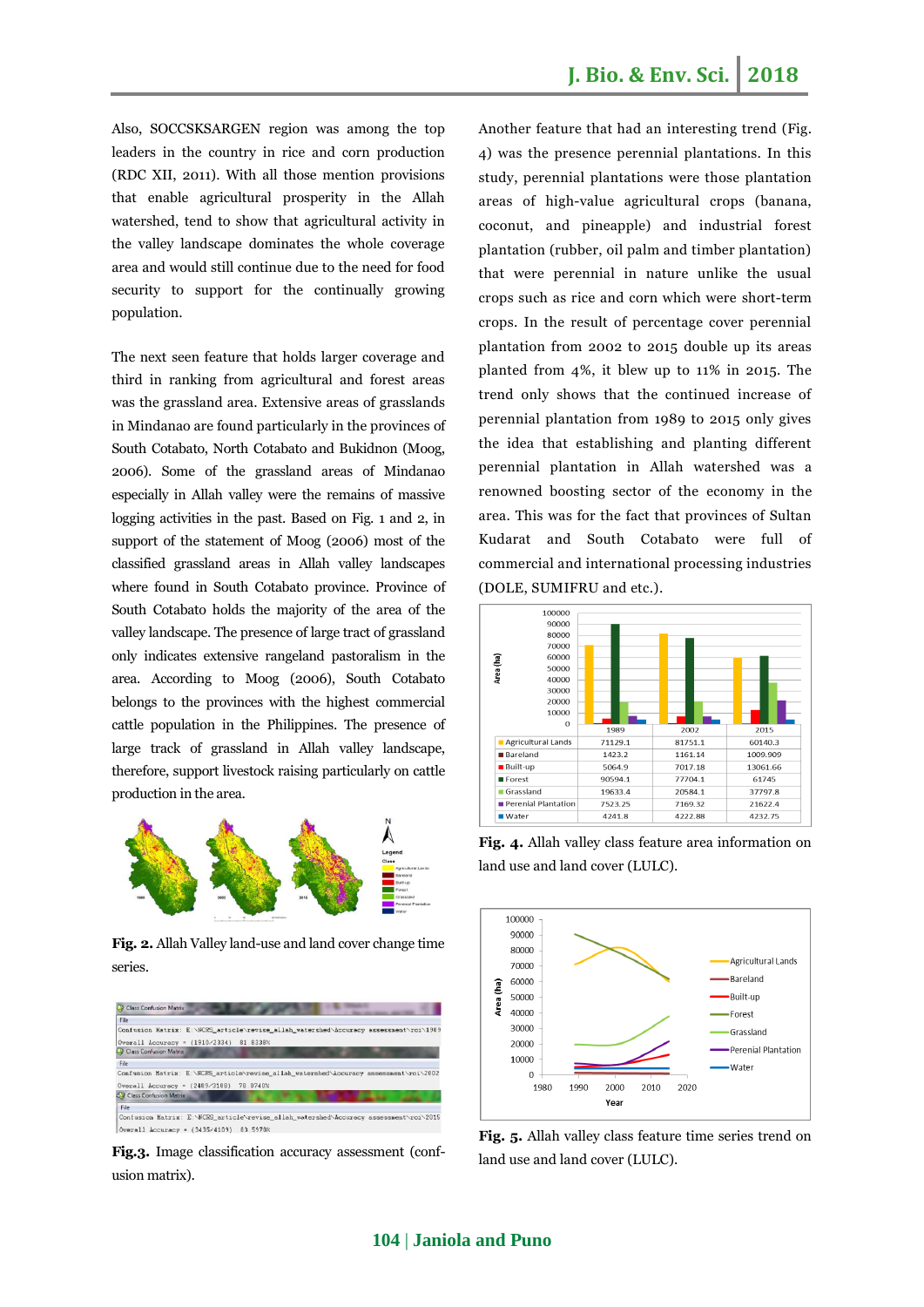

**Fig. 6.** Allah valley time series land-use and land cover percentages.

#### *Land Cover Change*

In reference to the most obvious seen trend among land cover (Table 2), the forest had the most distinct decrease cover change. In which from 1989 to 2002 the forest area of Allah watershed had lost 12,890ha of cover and from 2002 to 2015 and additional cover loss of 15,959.1ha making the total loss of forest cover form 1989 to 2015 summing up of about 28,849.1ha. The decrease in forest can be related to the increase in agricultural land (1989- 2002) and grassland area (2002-2015) in which agricultural area had an additional increase of 10,622 ha and grassland had 17,213.7ha increase respectively. But during 2002 to 2015 sudden decrease in the agricultural land can be observed of which this could be related due to the increase in perennial plantation during the year 2002 to 2015 that had blown increases by 14,453.08ha of additional plantation areas.

Another very important driver in the occurrence of land-use and land cover change was the sustained increase of built-up areas in the Allah valley landscape of it can be observed that by 1989 to 2002 increase was just about 1,952.28ha, but during 2002 to 2015 blown up an increase of 6,044.48ha can be observed from built-up areas. Obviously escalated population increase everywhere would also lead to built-up area increase that also increased the demand for timber resources and need of land for cultivation which resultantly led to deforestation and forest degradation in the Allah Valley landscape.

With all the land use and land cover changes happening in Allah valley landscape, it can be observed that changes happen in all parts of the area (Fig. 2). The forested mountain ranges of Allah valley landscape in the western, eastern and southern portion of the area, forest degradation, and depletion can be observed. Forested areas were evidently replaced with grassland and converted to agricultural land. While on the central part, sprawling of built-up areas and expansion of perennial plantation can be observed. With all these extracted information on advancement built-up areas, expansion of agricultural and industrial plantation of the region really brought up dynamic changes in Allah Valley landscape from the year 1989 to 2002 and 2002 to 2015.

| Year | Agricultural Land (ha) | Cover Change Area (ha) |             |
|------|------------------------|------------------------|-------------|
| 1989 | 71,129.1               |                        |             |
|      |                        | $+10,622$              |             |
| 2002 | 81,751.1               |                        | $-10,988.8$ |
|      |                        | $-21,610.8$            |             |
| 2015 | 60,140.3               |                        |             |
| Year | Built-up (ha)          | Cover Change Area (ha) |             |
| 1989 | 5,064.9                |                        |             |
|      |                        | $+1,952.28$            |             |
| 2002 | 7,017.18               |                        | $+7,996.76$ |
|      |                        | $+6,044.48$            |             |
| 2015 | 13,061.66              |                        |             |
| Year | Forest (ha)            | Cover Change Area (ha) |             |
| 1989 | 90,594.1               |                        |             |
|      |                        | $-12,890$              |             |
| 2002 | 77,704.1               |                        | $-28,849.1$ |
|      |                        | $-15,959.1$            |             |
| 2015 | 61,745                 |                        |             |
| Year | Grassland (ha)         | Cover Change Area (ha) |             |
| 1989 | 19,633.4               |                        |             |
|      |                        | $+950.7$               |             |
| 2002 | 20,584.1               |                        | $+18,164.4$ |
|      |                        | $+17,213.7$            |             |
| 2015 | 37,797.8               |                        |             |

**Table 2.** Allah Valley land-use and land cover changes.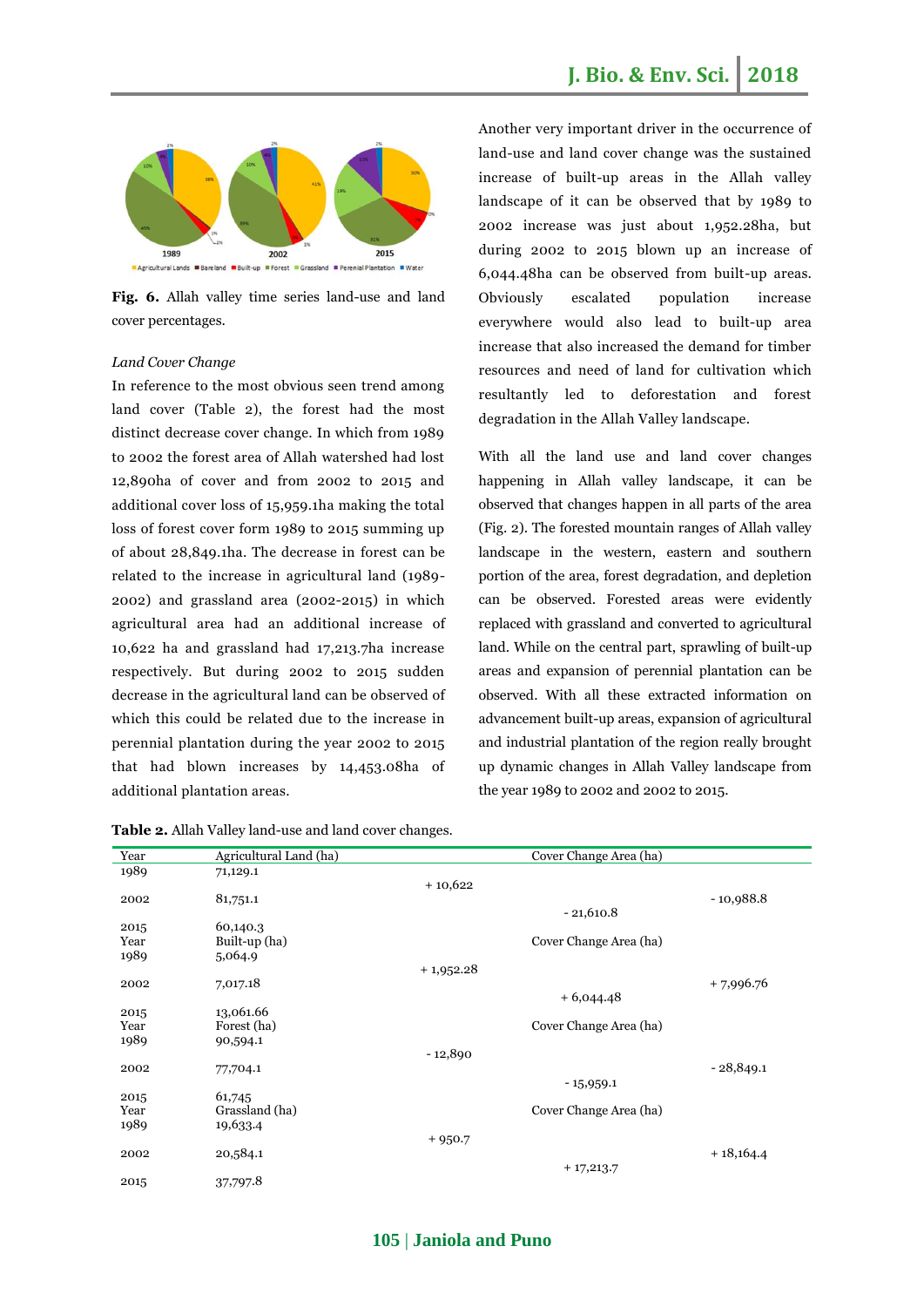| Year | Agricultural Land (ha) | Cover Change Area (ha) |
|------|------------------------|------------------------|
| Year | Perennial Plant'n (ha) | Cover Change Area (ha) |
| 1989 | 7,523.25               |                        |
|      |                        | $-353.93$              |
| 2002 | 7,169.32               | $+14,099.15$           |
|      |                        | $+14,453.08$           |
| 2015 | 21,622.4               |                        |
| Year | Bareland (ha)          | Cover Change Area (ha) |
| 1989 | 1,423.2                |                        |
|      |                        | $-262.06$              |
| 2002 | 1,161.14               | - 413.291              |
|      |                        | $-151.231$             |
| 2015 | 1,009.909              |                        |
| Year | Water (ha)             | Cover Change Area (ha) |
| 1989 | 4,241.8                | $-18.92$               |
|      |                        | $-9.05$                |
| 2002 | 4,222.88               |                        |
|      |                        | $+9.87$                |
| 2015 | 4,232.75               |                        |

#### **Conclusion**

The land-use and land cover change (LULC) detection in Allah valley landscape of the year 1989, 2002 and 2015 had shown promising important information, despite the coarse data resolution (30m) used (Landsat images) on understanding the past changes of major land classification features that can be found in the valley. This study shows through the use of remote sensing (image classification) and GIS (feature extraction) application done on Allah valley landscape, land use and land cover (LULC) information for the year 1989, 2002 and 2015 had been able to assess the trends and quantify changes of major LULC feature in the study. The nature and magnitude of LULC changes of the year 1989, 2002 and 2015 had been identified, thru the classified images. This study concludes that the use of multitemporal Landsat images to identify LULC changes produces information that can be used for present LULC management.

#### **Acknowledgements**

The authors bring the Glory and Honor to God Almighty for giving us strength and hope in pursuing this study, in Him everything is possible. This research is an output of the CMU-GeoSAFER Mindanao Project. We are grateful to the Earth Explorer of United States Geological Survey for the free access of the Landsat 8 OLI/TIRS. And we would like to extend and express our gratitude also to Philippine Council for Industry, Energy and Emerging Technology Research and Development of the Department of Science and Technology (PCIEERD-DOST).

#### **References**

**Bouzekri S, Lasbet AA, Lachehab A.** 2015. A New Spectral Index for Extraction of Built-up Area Using Landsat-8 Data. Journal of Indian Society Remote Sensing 868.

[www.infona.pl/ resource/bwmeta1.element. springer](http://www.infona.pl/%20resource/bwmeta1.element.%20springer-doi-10_1007-S12524-015-0460-6)[doi-10\\_1007-S12524-015-0460-6](http://www.infona.pl/%20resource/bwmeta1.element.%20springer-doi-10_1007-S12524-015-0460-6)

**Chemura A.** 2012. Determining Oil Palm Age From High Resolution Satellite Imagery. University of Twente. Published Masters Thesis **18.**

**Department of Agrarian Reform (DAR).**  2006. Case Study on Production and Purchase Agreement: Kenram arns multipurpose cooperative (karbempco), mapantig arbs multipurpose cooperative (maparbempco), and kenram industrial development, incorporated (kidi) in isulan, sultan kudarat (Oil Palm). DAR-Policy and Strategic Research Service (PSRS) 3-4.

**Dingal LN.** 2005. Benefit and Linkage Development in the Philippine Tropical Fruits Sector 1-30.

**Dingal LN.** 2007. Agricultural Contracts in Mindanao: the Case of Banana and Pineapple. Discussion Paper Series No. 2007-24, 2.

**Duong TD.** 2004. An analysis of changes in land use patterns of northern areas of the Da River Basin using LANDSAT image processing [Ph.D. Thesis].Seoul: Seoul National University **2.**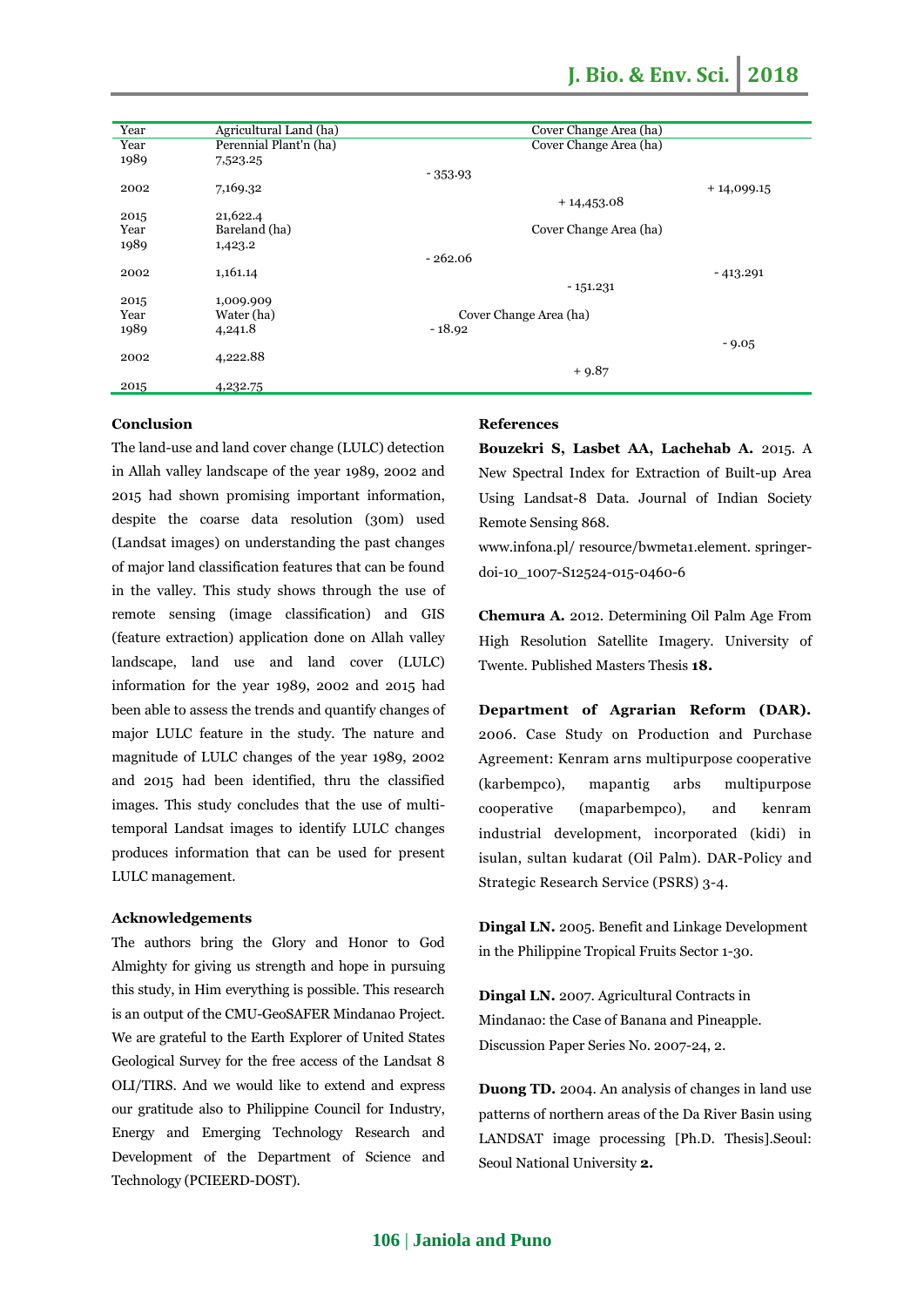**Haque I, Basak R.** 2017. Land Cover Change Detection Using GIS and Remote Sensing Techniques: A Spatio-temporal Study on Tanguar Haor, Sunamganj, Bangladesh. The Egyptian Journal of Remote Sensing and Space Sciences 4. <https://doi.org/10.1016/j.ejrs.2016.12.003>

**Hegazy IR, Kaloop MR.** 2015. Monitoring Urban Growth and Land Use Change Detection with GIS and Remote Sensing Techniques in Daqahlia Governate Egypt. Internation Journal of Sustainable Built Environment 118-120.

http://dx.doi.org/10.1016/j.ijsbe.

**Janiola MD, Pelayo JL, Gacad JL**. 2015. Distinguishing Urban Built-up and Bare Soil Features From Landsat 8 OLI Imagery Using Different Developed Band Indices. Asian Association on Remote Sensing **2.**

**Jing X.** 2014. Modelling and Analyzing Land Use and Land Cover Change in Metropolitan Birmingham Area Using Landsat TM, OLI Data. The University of Alabama. Published MS Thesis 6-7.

**Lillesand TM, Kiefer RW.** 1994. Remote Sensing and Image Interpretation 4th edition, New York, John Wiley, and Sons 2-3.

**Lu D, Mausel P, Brondizio E, Moran E.** 2004. Change Detection Techniques. International Journal Remote Sensing 2.

[https://doi.org/10.1080/01431160 31000139863](https://doi.org/10.1080/01431160%2031000139863)

**Ministry of Economy, Trade and Industry (METI).** 2017. Study on Infrastructure Development in Mindanao, Philippines **1-4,** 9-11.

**Moog FA.** 2006. Country Pasture/Forage Resource Profiles: Philippines. Food and Agriculture Organization of the United Nations (FAO) 8-14.

**Pohl C.** 2012. Mapping Palm Oil Expansion Using SAR to Study The Impact on CO<sub>2</sub> Cycle. International Remote Sensing and GIS Conference and Exhibition 5. http://iopscience.iop.org/DOI:10.1088/1755- 1315/20/1/012012

Pohl C. 2014. Mapping Palm Oil Expansion Using SAR to Study the impact on the  $CO<sub>2</sub>$  cycle.  $7<sup>th</sup>$  IGRSM International Remote Sensing and GIS Conference and Exhibition. IOP Publishing 1-2.

**Pol RC, Marvine B.** 1996. Change detection in forest ecosystems with remote sensing digital imagery. Remote Sensing Reviews 207-234.

**Proclamation No. 2455, S.** 1985. Establishing as Watershed Forest Reservation for the Purpose of Protecting, Maintaining, or Improving its Water Yield and Providing A Restraining Mechanism for Inappropriate Forest Exploitation and Land-Use, A Parcel of Land In The Provinces of Sultan Kudarat and South Cotabato, Island of Mindanao, Philippines. Official Gazette Republic of the Philippines.

**Rawat JS, Kumar M.** 2015. Monitoring Land Use/Cover Change Using Remote Sensing and GIS Techniques: A case study of Hawalbagh block, District Almora, Uttarakhand, India. The Egyptian Journal of Remote Sensing and Space Science 3. [https://doi.org/ 10.1016/j.ejrs.2015.02.002](https://doi.org/%2010.1016/j.ejrs.2015.02.002)

**Regional Development Council XII (RDC XII).**  2011. Soccsksargen Regional Development Plan 2011- 2016: Establishing Its Role as the Sustainable Food Center of the South. National Economic and Development Authority Regional Office No. XII, 10-15.

**Sader SA, Hayes DJ, Hepinstall JA, Coan M, Soza C.** 2001. Forest change monitoring of remote biosphere reserve. International Journal of Remote Sensing **22(10)**, 1937-1950.

**Shalaby A, Gad A.** 2010. Urban Sprawl Impact Assessment on the Fertile Agricultural Land of Egypt Using Remote Sensing and Digital Soil Database, Case Study: Qalubiya Governate. National Authority for Remote Sensing and Space Sciences. Egypt 1-3. <https://doi.org/10.1080/1747423X.2011.562928>

**Shodimu OO.** 2016. Spatial Analysis of Land Cover Changes in the Grand Lake Meadows, New Brunswick. The University of New Brunswick. Published MS Thesis **2016,** 1-20.